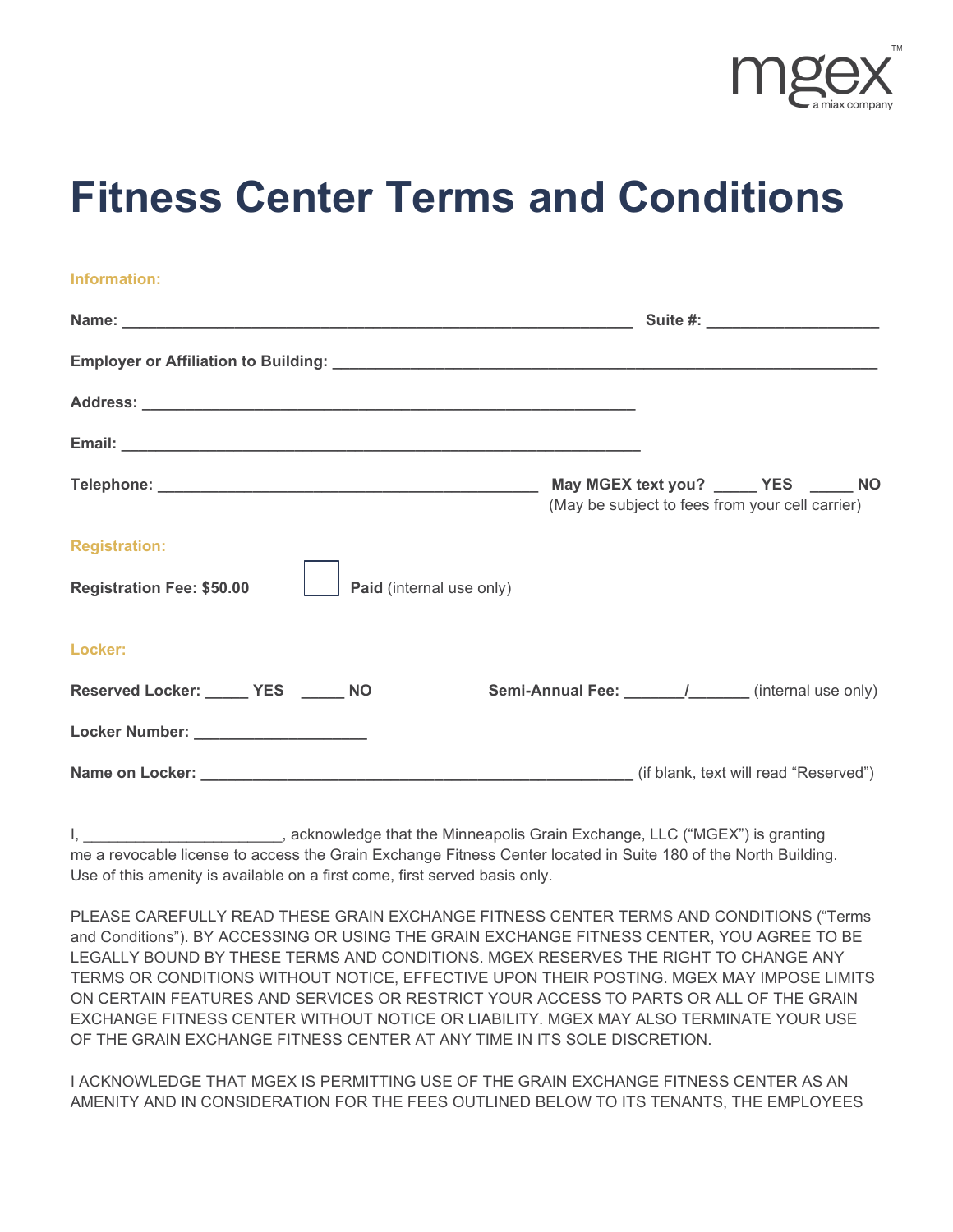

OF ITS TENANTS, AND ANY SUCH OTHER PERSON MGEX IN ITS SOLE DISCRETION SHALL DETERMINE. IN CONSIDERATION FOR SUCH USE AND UNDER NO CIRCUMSTANCES, INCLUDING NEGLIGENCE, SHALL MGEX, EMPLOYEES, AGENTS, OFFICERS OR ASSIGNS BE LIABLE FOR ANY DIRECT OR INDIRECT, INCIDENTAL, EXEMPLARY, ECONOMIC, PUNITIVE, LOST PROFIT, SPECIAL OR CONSEQUENTIAL DAMAGES FOR ANY DAMAGES THAT RESULT FROM OR ARE RELATED TO THE USE OR INABILITY TO USE THE GRAIN EXCHANGE FITNESS CENTER; OR THAT RESULT FROM MISTAKE, OMISSIONS, INTERRUPTIONS, ERRORS, DEFECT, DELAYS IN OPERATION, OR ANY FAILURE OF PERFORMANCE. I ALSO HEREBY RELEASE MGEX, ITS EMPLOYEES, AGENTS, OFFICERS AND ASSIGNS OF ANY AND ALL RESPONSIBILITY OR LIABILITY FOR LOSS AND/OR DAMAGE TO MYSELF OR ANY OTHER PERSONAL PROPERTY, INCLUDING BUT NOT LIMITED TO: THEFT; ACCIDENT, FIRE; ACTS OF GOD; WEATHER; CONSTRUCTION; ETC. DURING THE COURSE OF ACCESSING THE GRAIN EXCHANGE FITNESS CENTER. I INDEMNIFY AND HOLD HARMLESS MGEX, ITS EMPLOYEES, AGENTS, OFFICERS, AND ASSIGNS AGAINST ANY AND ALL LOSS, COST OR DAMAGE INCURRED AS A RESULT OF ANY LIABILITY WHATSOEVER WITH REGARD TO MY USE OR ACCESS TO THE GRAIN EXCHANGE FITNESS CENTER.

I understand the following additional Terms and Conditions of my license to use the Grain Exchange Fitness Center: 1) I must pay an upfront and nonrefundable Registration Fee of \$50.00 payable to MGEX by cash or check prior to receiving access to the Grain Exchange Fitness Center; 2) I must sign up for and agree to the Key Fob Terms and Conditions including but not limited to providing basic employment or affiliation to the building information and having a photo taken; 3) I am solely responsible for any and all personal property I bring into the Grain Exchange Fitness Center; 4) I am healthy enough to participate in any activity I might engage in within the Grain Exchange Fitness Center; 5) I am solely responsible for contacting my physician or other medical professional to be cleared for physical activity; 6) I acknowledge that use of any and all exercise equipment in the Grain Exchange Fitness Center is at my sole risk; 6.1) I acknowledge that use of exercise equipment can result in injury up to and including death; 7) I acknowledge that there are locker rooms and shower facilities in the Grain Exchange Fitness Center and that surfaces may be slippery when wet; 7.1) I acknowledge that other people may use equipment, facilities, showers, lockers, and other surfaces and as such they may not be sanitary or may pose risk to me; 7.2) I agree to wipe down with provided cleaning wipes any equipment I may use; 7.3) I understand that food, gum, alcoholic beverages, tobacco products and glass are prohibited in the Grain Exchange Fitness Center; 7.4) I acknowledge that use of mobile devices and engaging in photography or videography is prohibited in the locker room;

8) I understand the MGEX may grant me access to a Reserved Locker and may charge me a fee for such access; 8.1) MGEX may revoke access to a Reserved Locker without notice and for any reason; 8.2) MGEX will charge me for access to a Reserved Locker in six-month (semi-annual) increments; 8.3) I am solely responsible for renewing a Reserved Locker and acknowledge that MGEX will not invoice me for such and that I must submit payment in advance to maintain my Reserved Locker; 8.4) I will not hold MGEX liable for any personal property I may keep in my Reserved Locker and I solely bear the liability of using a Reserved Locker; 8.5) I may select my Reserved Locker subject to change in MGEX's sole discretion; 8.6) If I fail to pay my semi-annual Reserved Locker Fee, MGEX may cut my lock and dispose of the entire contents of my Reserved Locker; 8.7) I am responsible for providing my own lock for my Reserved Locker; 8.8) Reserved Lockers are on a first-come first-served basis and MGEX may choose in its sole discretion to elect some lockers as Day-Use Lockers and therefore not eligible as Reserved Lockers; 8.9) MGEX may access all lockers including Reserved Lockers for any reason; 8.10) I acknowledge that there is no expectation of privacy for my Reserved Locker;